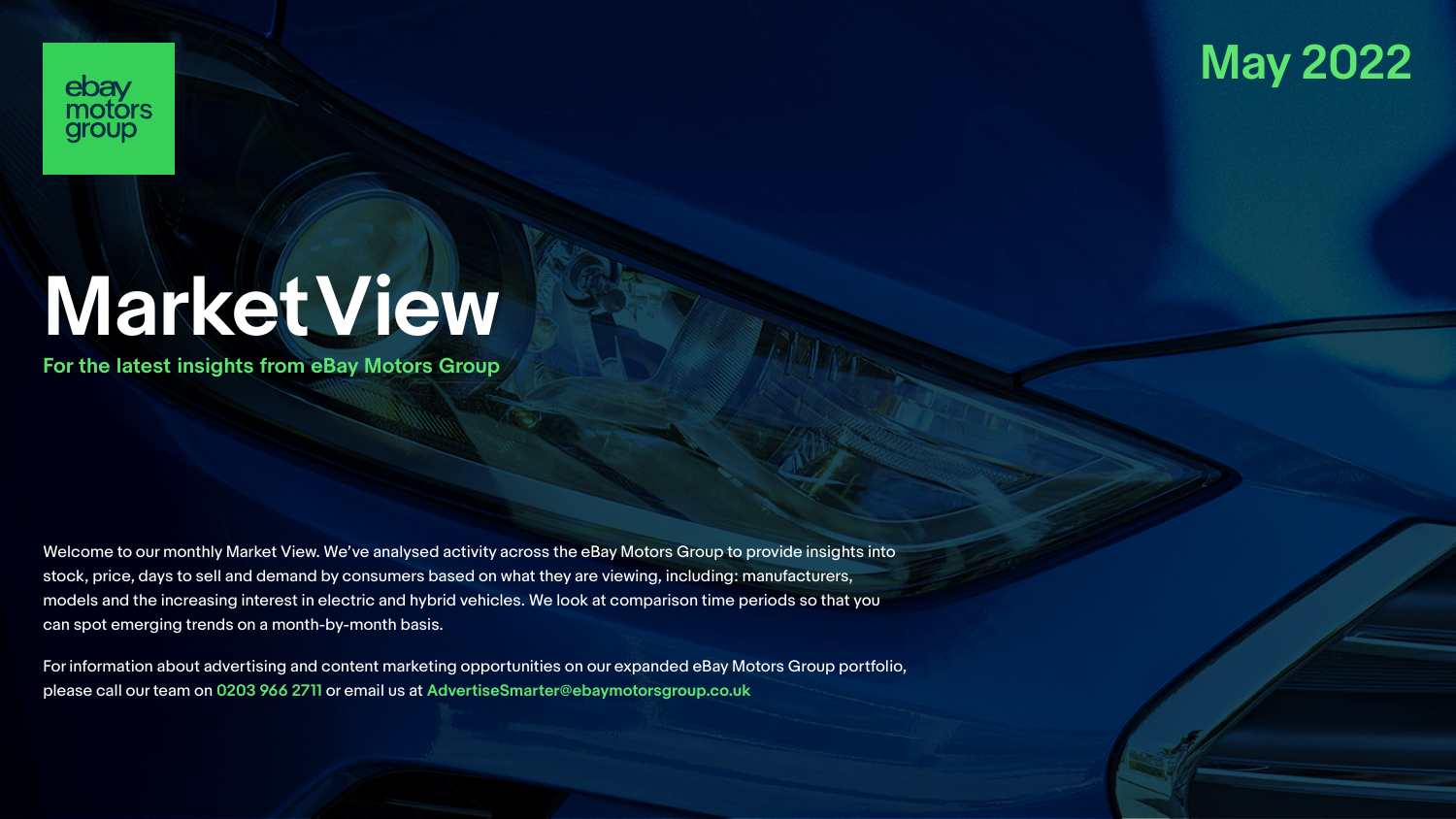

## **At a glance**

- Overall stock volumes have been relatively stable in the past few months with average dealer volume down just -2% MoM but +8% higher than May 21.
- Whilst all dealers held more stock YoY in May 22, Supermarkets and Franchised saw a -3% to -4% drop MoM, suggesting continued supply challenges in the used car market.
- Hybrid and Electric listings grew from 3.6% share in May 21 to 4.1% in May 22. Petrol vehicles lost some share of listings vs Diesel.

## **Stock volume per dealership**

Overall stock volumes have been relatively stable in the past few months with average dealer volume down just -2% MoM but +8% higher than May 21.



## **Stock volume by fuel type**

Hybrid and Electric listings grew from 3.6% share in May 21 to 4.1% in May 22. Petrol vehicles lost some share of listings vs Diesel.



**Stock volume by dealer type** Whilst all dealers held more stock YoY in May 22, Supermarkets and Franchised saw a -3% to -4% drop MoM, suggesting continued supply challenges in the used car market.



 $\blacksquare$  May 21  $\blacksquare$  Apr22  $\blacksquare$  May 22

## **Stock volume trend per dealership**

Indepedant dealers saw average volumes increase by +1.5% MoM but both Supermarkets and Franchised slipped back by more than -3% MoM.



**"The fourth consecutive month-on-month drop in average advertised used car prices is closely tracking the widely reported drops in the wholesale sector but remain significantly ahead of May last year."**

**Lucy Tugby,** Head of Marketing, Motors

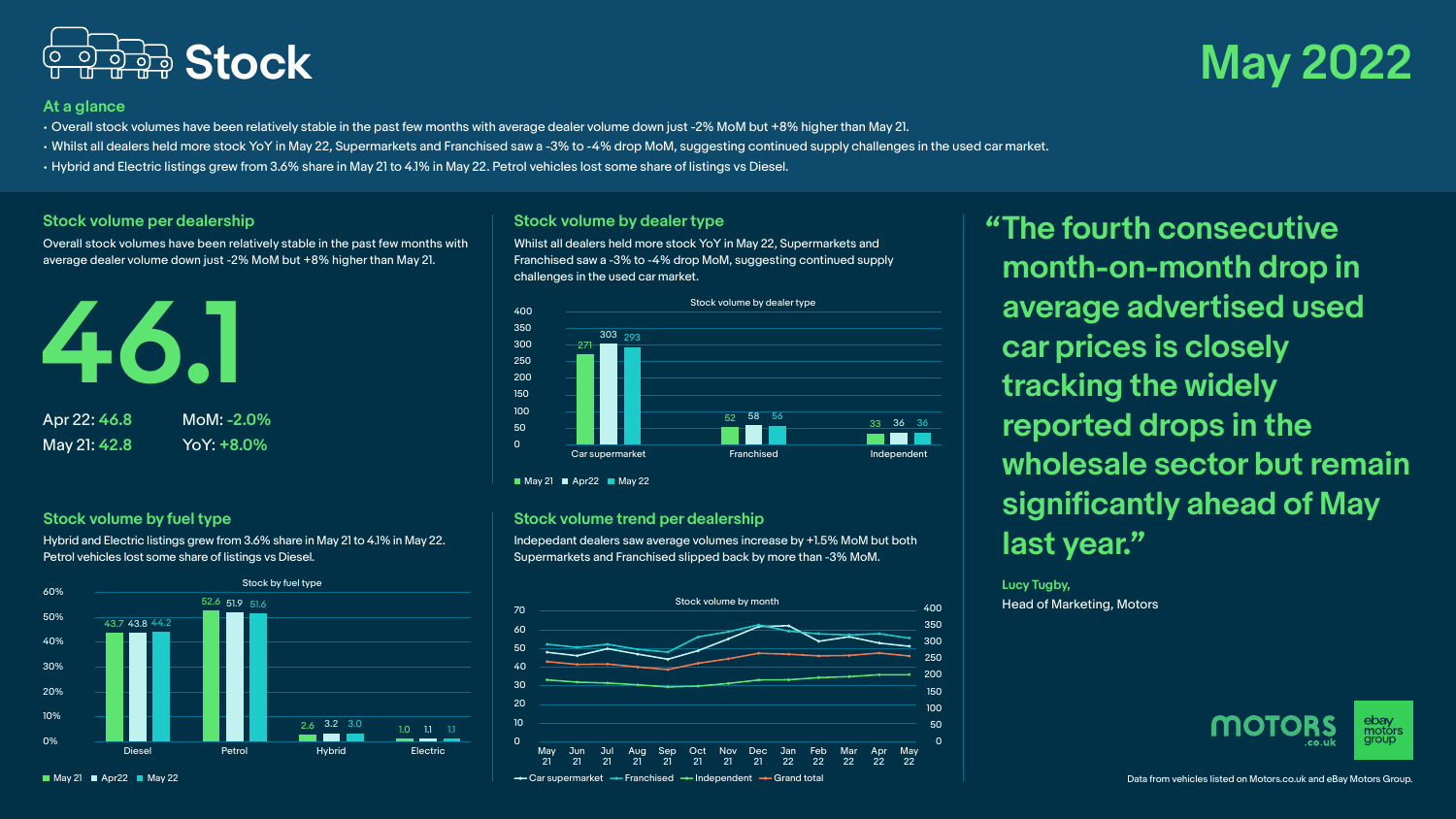

## **Price May 2022**

## **At a glance**

- May 22 saw the 4th consecutive month of declines in average listing price for used vehicles, falling by -2.1% from Apr 22 but still +23% higher than last year.
- Franchised dealers and Supermarkets saw average prices fall by up to -2.5% MoM, whilst Indepedents continue to see more modest falls in stock price.
- Avg prices for most selected make/models (<30k miles and < 3 years old) were down by up to -3.0% MoM, with the main exception of GLA Class which increased by +3.9%.

### **Average vehicle price**

Average prices have dropped slightly on the previous month but still nearly 23% higher than May 21.



**Average price by month – selected makes/models** Avg prices for most selected make/models (<30k miles and < 3 years old) were down by up to -3.0% MoM, with the main exception of GLA Class which increased by +3.9%. Price range by month - selected makes/models



Audi A3  $\rightarrow$  BMW 3 Series  $\rightarrow$  Ford Focus  $\rightarrow$  Mercedes-Benz GLA Class  $\rightarrow$  Volkswagen Golf

## **Average listing price over time**

May 22 saw the 4th consecutive month of declines in average listing price for used vehicles, falling by -2.1% from Apr 22 but still +23% higher than last year.



 $\rightarrow$  All vehicles  $\rightarrow$  - Under 2 years  $\rightarrow$  - 2 - 5 years  $\rightarrow$  - 5 - 10 years  $\rightarrow$  - Over 10 years

## **Top 5 price movers**

Top 5 makes/models by MoM increase and decrease in price.

| <b>Increase</b> |              |              |               |           |               |          |
|-----------------|--------------|--------------|---------------|-----------|---------------|----------|
| <b>Make</b>     | Model        | Age band     | Fuel type     | Apr stock | Apr avg price | % change |
| Honda           | <b>Civic</b> | 12 - 14 vrs  | Petrol        | 120       | £5.074        | 5.7%     |
| Ford            | <b>Focus</b> | $8 - 10$ vrs | Petrol        | 372       | £8.093        | 5.4%     |
| Ford            | КA           | 10 - 12 vrs  | Petrol        | 159       | £3,804        | 5.4%     |
| Peugeot         | 3008         | $8 - 10$ vrs | <b>Diesel</b> | 127       | £6.227        | 5.2%     |
| Kia             | Ceed         | $4 - 5$ vrs  | <b>Diesel</b> | 125       | £12,867       | 5.1%     |

### **Decrease**

| <b>Make</b> | <b>Model</b>   | Age band    | <b>Fuel type</b> | Apr stock | Apr avg price | % change |
|-------------|----------------|-------------|------------------|-----------|---------------|----------|
| Vauxhall    | Astra          | 12 - 14 vrs | Petrol           | 191       | £3.097        | $-8.0%$  |
| Audi        | O <sub>2</sub> | $3 - 4$ vrs | <b>Diesel</b>    | 128       | £19,702       | $-8.0%$  |
| Ford        | <b>Focus</b>   | 10 - 12 vrs | Petrol           | 344       | £6.523        | $-8.3%$  |
| Ford        | <b>Focus</b>   | 10 - 12 vrs | <b>Diesel</b>    | 177       | £4.284        | $-13.6%$ |
| <b>BMW</b>  | 3 Series       | 12 - 14 vrs | Petrol           | 128       | £6.602        | $-21.3%$ |

**Average price of vehicles on Motors.co.uk by dealer type** Franchised dealers and Supermarkets saw average prices fall by up to -2.5% MoM, whilst Indepedents continue to see more modest falls in stock price.



 $\blacksquare$  Apr 22  $\blacksquare$  May 22

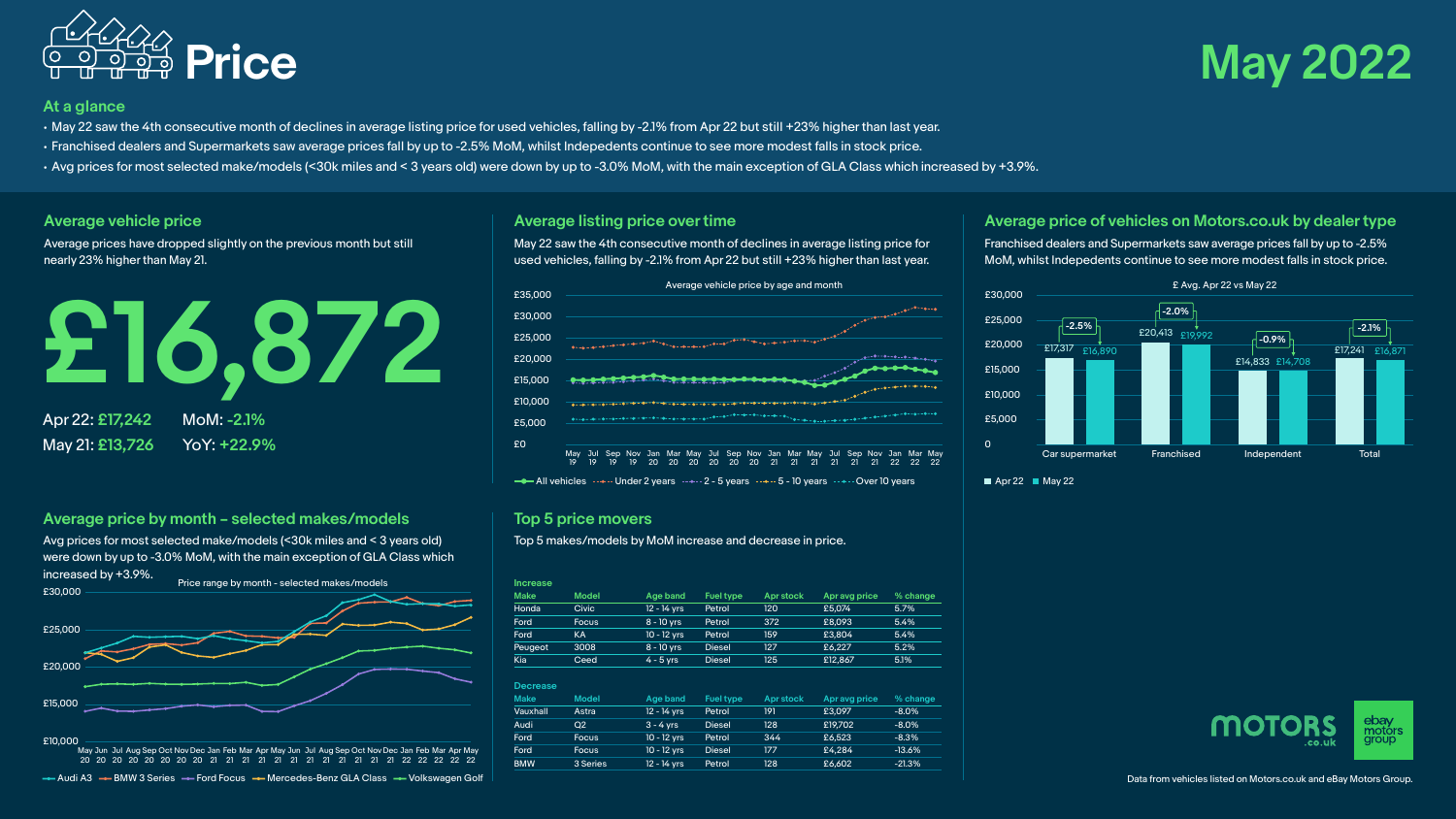## **Demand May 2022**

## **At a glance**

- Average days to sell decreased by almost 3 days YoY as consumer demand and continued supply challenges maintain a competitive marketplace.
- Supermarkets and Indepedents saw a small drop in days to sell but Franchised dealers sold vehicles 4 days more quickly in May 22 than Apr 22.
- Overall days to sell decreased by -5% MoM, slightly more for higher priced stock but little change for vehicles under £5k.

## **Average days to sell**

Average days to sell decreased by 2.6 days YoY as consumer demand and continued supply challenges maintain a competitive marketplace.



## **Average days to sell by price**

Overall days to sell decreased by -5% MoM, slightly more for higher priced stock but little change for vehicles under £5k.



## **Average days to sell by dealer type**

Supermarkets and Indepedents saw a small drop in days to sell but Franchised dealers sold vehicles 4 days more quickly in May 22 than Apr 22.



 $\blacksquare$  May 21  $\blacksquare$  Apr22  $\blacksquare$  May 22

## **Average days in stock by dealer type**

Franchised dealers saw days to sell fall by -12% MoM, with all dealers selling vehicles significantly more quickly compared to last year.



## **Sold volume index by dealer type**

120

Indexed volume of sold stock shows a similar trend across dealer types as supply and consumer demand has resulted in stable volumes of sold stock in the last few months.



- Car supermarket - Franchised - Independent



Data from vehicles listed on Motors.co.uk and eBay Motors Group.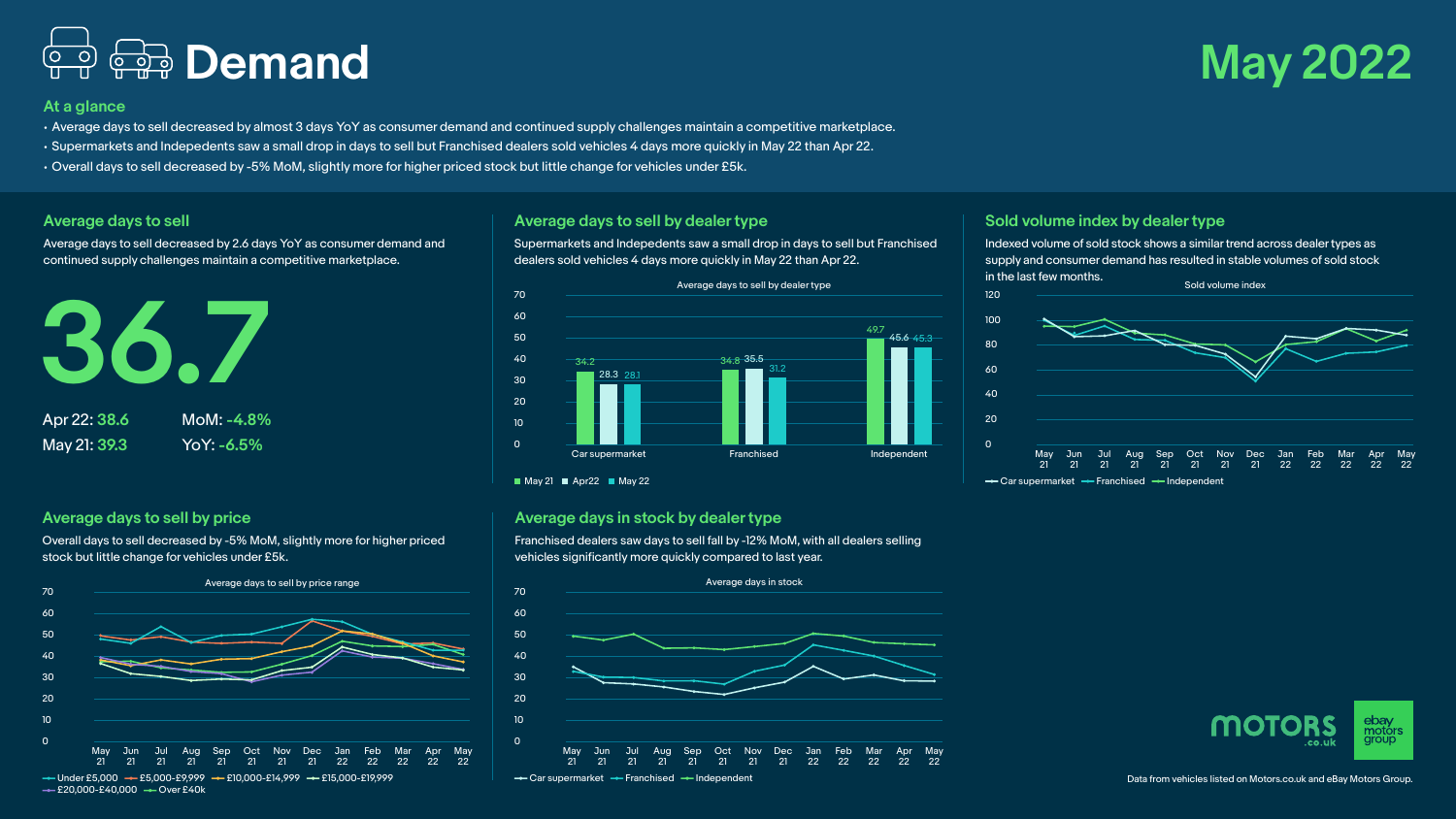

## **At a glance**

- Ford, BMW & Volkswagen listings generate most vehicle views on eMG sites, with Mercedez-Benz & Land Rover all seeing strong growth in share MoM.
- Fastest selling vehicle list in May 22 was dominated by small, mid-age & mileage vehicles, selling in under 23 days, with Fiesta and Focus accounting for 5 of the top 10.
- Petrol vehicles make up over half of all listed stock and vehicle views but share of listings declined slighty MoM. May 22 saw a decrease in days to sell across all fuel types YoY.

## **Top 10 most viewed manufacturers**

Ford, BMW & Volkswagen listings generate most vehicle views on eMG sites, with BMW, Mercedez-Benz, Audi & Land Rover all seeing strong growth in share MoM.

| Rank           | <b>Manufacturer</b> | <b>May 21</b> | Apr 22 | <b>May 22</b> |
|----------------|---------------------|---------------|--------|---------------|
| 1              | Ford                | 12.7%         | 12.7%  | 12.6%         |
| $\overline{2}$ | <b>BMW</b>          | 9.6%          | 9.8%   | 9.5%          |
| 3              | Volkswagen          | 9.5%          | 9.2%   | 9.2%          |
| 4              | Mercedes-Benz       | 9.7%          | 8.8%   | 9.2%          |
| 5              | Audi                | 7.6%          | 7.9%   | 7.9%          |
| 6              | Vauxhall            | 5.8%          | 5.6%   | 5.5%          |
| 7              | <b>Land Rover</b>   | 4.7%          | 4.6%   | 4.8%          |
| 8              | Toyota              | 3.4%          | 3.5%   | 3.5%          |
| 9              | <b>Nissan</b>       | 3.7%          | 3.3%   | 3.2%          |
| 10             | Peugeot             | 2.9%          | 2.8%   | 2.8%          |
|                |                     |               |        |               |

## **Top 10 fastest selling makes/models**

Fastest selling vehicle list in May 22 was dominated by small, mid-age & mileage vehicles, selling in under 23 days, with Fiesta and Focus accounting for 5 of the top 10.

| Rank           | <b>Make</b>           | <b>Model</b> | Age band    | Fuel type     | Mileage    | Avg days to sell |
|----------------|-----------------------|--------------|-------------|---------------|------------|------------------|
|                | Ford                  | Ranger       | $1 - 2$ yrs | <b>Diesel</b> | $10 - 20k$ | 14.3             |
| $\overline{2}$ | Volkswagen            | Golf         | 1 - 2 vrs   | Petrol        | $10 - 20k$ | 16.9             |
| 3              | <b>Nissan</b>         | Qashqai      | $6 - 8$ vrs | <b>Diesel</b> | $60 - 80k$ | 19.8             |
| 4              | Ford                  | Fiesta       | $4 - 5$ vrs | Petrol        | $40 - 50k$ | 20.7             |
| 5              | Ford                  | Fiesta       | $6 - 8$ vrs | Petrol        | $50 - 60k$ | 21.0             |
| 6              | Ford                  | <b>Focus</b> | $6 - 8$ yrs | <b>Diesel</b> | $60 - 80k$ | 21.2             |
| $\overline{7}$ | Mercedes-Benz A Class |              | $6 - 8$ yrs | <b>Diesel</b> | $60 - 80k$ | 21.3             |
| 8              | Ford                  | Focus        | $4 - 5$ vrs | Petrol        | $30 - 40k$ | 21.7             |
| 9              | Ford                  | Fiesta       | $6 - 8$ vrs | Petrol        | $60 - 80k$ | 21.7             |
| 10             | <b>BMW</b>            | 1 Series     | $6 - 8$ vrs | Diesel        | $60 - 80k$ | 22.3             |

## **Vehicle listings, days to sell and ad views by fuel type**

Petrol vehicles make up over half of all listed stock and vehicle views but share of listings declined a bit MoM. May-22 saw an decrease in days to sell across all fuel types YoY.

|                    | % of listings |        | Avg days to sell |               | % of ad views |        |
|--------------------|---------------|--------|------------------|---------------|---------------|--------|
| Fuel type          | <b>May 21</b> | May 22 | <b>May 21</b>    | <b>May 22</b> | <b>May 21</b> | May 22 |
| Petrol             | 52.6%         | 51.6%  | 40.3             | 36.3          | 51.8%         | 52.7%  |
| <b>Diesel</b>      | 43.9%         | 44.3%  | 38.9             | 37.4          | 45.6%         | 43.8%  |
| <b>Hybrid</b>      | 2.5%          | 3.0%   | 49.9             | 35.0          | 1.9%          | 2.7%   |
| Electric           | 1.0%          | 1.1%   | 57.9             | 33.0          | 0.7%          | 0.8%   |
| <b>Grand Total</b> | 100%          | 100%   | 39.3             | 36.7          | 100%          | 100%   |

## **Vehicle listings, days to sell and ad views by body style**

Medium vehicle sector listings accounted for more than 40% of total listings and 37% of ad views, selling in an average of 35.0 days.

|                    |               | % of listings<br>Avg days to sell |        |               | % of ad views |        |
|--------------------|---------------|-----------------------------------|--------|---------------|---------------|--------|
| Vehicle sector     | <b>May 21</b> | May 22                            | May 21 | <b>May 22</b> | <b>May 21</b> | May 22 |
| Medium             | 41.1%         | 44.3%                             | 38.9   | 34.9          | 37.1%         | 37.0%  |
| Small/Supermini    | 23.5%         | 22.2%                             | 43.1   | 35.0          | 21.3%         | 20.6%  |
| Prestiae           | 17.7%         | 16.8%                             | 40.6   | 38.5          | 20.1%         | 19.6%  |
| Large              | 4.5%          | 5.4%                              | 40.7   | 43.7          | 5.7%          | 6.8%   |
| Convertible        | 2.5%          | 3.1%                              | 39.6   | 53.2          | 3.8%          | 4.8%   |
| <b>MPV</b>         | 5.2%          | 4.5%                              | 46.9   | 36.5          | 6.1%          | 6.1%   |
| Estate             | 5.5%          | 3.7%                              | 43.7   | 37.3          | 5.9%          | 5.1%   |
| <b>Grand Total</b> | 100%          | 100%                              | 39.3   | 36.7          | 100%          | 100%   |

**High volume Low volume**

## **Vehicle listings, days to sell and ad views by age**

As supply/demand has shifted in the used car market in the last 12 months, so we can see a change to older vehicles listed and more ad views for older stock.

|                    |               | % of listings<br>Avg days to sell |        |               | % of ad views |       |
|--------------------|---------------|-----------------------------------|--------|---------------|---------------|-------|
| Age                | <b>May 21</b> | <b>May 22</b>                     | May 21 | <b>May 22</b> | May 21        | May22 |
| Under 6 mths       | 3.6%          | 1.3%                              | 33.0   | 24.4          | 1.9%          | 0.9%  |
| $6$ mths - $1$ yr  | 5.1%          | 2.2%                              | 49.3   | 33.1          | 2.4%          | 1.4%  |
| $1 - 2$ yrs        | 8.1%          | 6.3%                              | 49.1   | 35.0          | 4.1%          | 3.2%  |
| $2 - 3$ yrs        | 10.7%         | 9.4%                              | 39.9   | 38.6          | 6.1%          | 3.9%  |
| $3 - 4$ yrs        | 17.8%         | 19.5%                             | 41.0   | 37.4          | 10.7%         | 7.3%  |
| $4 - 5$ yrs        | 10.9%         | 14.1%                             | 41.1   | 37.9          | 8.8%          | 7.2%  |
| $5 - 6$ yrs        | 8.1%          | 10.0%                             | 36.4   | 34.0          | 7.7%          | 7.4%  |
| $6 - 8$ yrs        | 12.1%         | 13.4%                             | 35.4   | 32.9          | 14.4%         | 14.8% |
| $8 - 10$ yrs       | 8.4%          | 8.4%                              | 40.6   | 34.4          | 12.5%         | 14.2% |
| 10 - 12 yrs        | 6.5%          | 5.7%                              | 43.9   | 38.1          | 11.2%         | 12.4% |
| 12 - 14 yrs        | 4.2%          | 4.1%                              | 42.8   | 43.3          | 8.8%          | 10.4% |
| 14 - 16 yrs        | 2.5%          | 2.8%                              | 39.3   | 44.4          | 6.0%          | 8.2%  |
| 16 - 18 yrs        | 1.1%          | 1.3%                              | 41.5   | 46.5          | 3.1%          | 4.4%  |
| $18 - 20$ yrs      | 0.5%          | 0.6%                              | 45.4   | 48.9          | 1.3%          | 2.1%  |
| Over 20 yrs        | 0.6%          | 0.9%                              | 72.2   | 77.7          | 1.2%          | 2.3%  |
| <b>Grand Total</b> | 100%          | 100%                              | 43.2   | 40.3          | 100%          | 100%  |

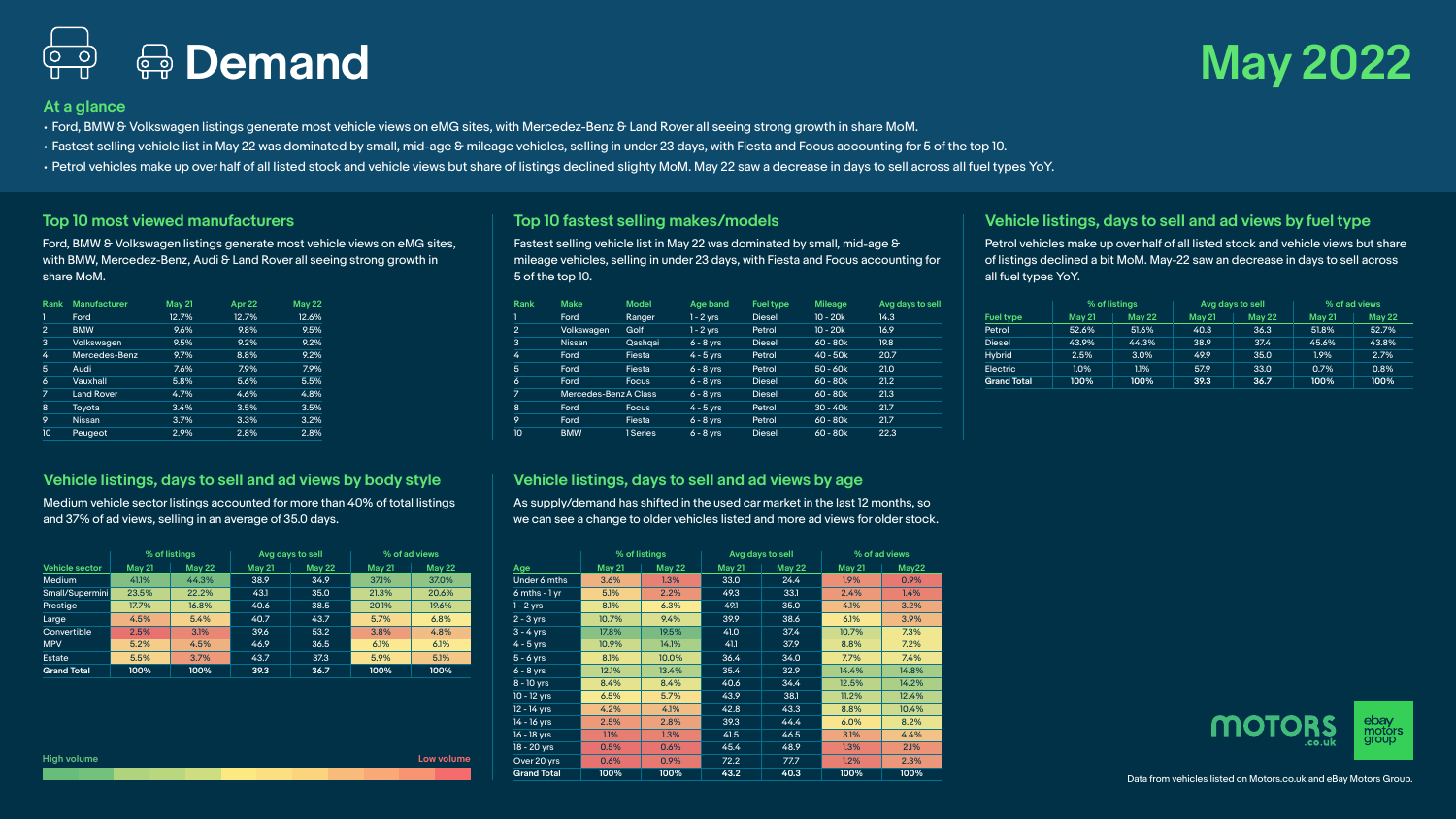

## **At a glance**

• Lexus UX Electric was the fastest selling electric vehicle in May 22, selling on average in around 7 days.

- Subaru XV was the fastest selling hybrid vehicle in May 22, selling on average in 13 days.
- Petrol vehicles accounted for 52% of all listings in May 22 with alternative fuel vehicles accounting for 4.1%.

## **Electric, sold >10**

Lexus UX Electric was the fastest selling electric vehicle in May-22, selling on average in around 7 days.

| Rank           | Make       | Model        | Days to sell |
|----------------|------------|--------------|--------------|
| 1              | Lexus      | <b>UX</b>    | 6.8          |
| $\overline{2}$ | Kia        | <b>Niro</b>  | 13.7         |
| 3              | Hyundai    | <b>lonig</b> | 15.5         |
| 4              | Skoda      | Enyag        | 16.5         |
| 5              | Fiat       | 500          | 18.8         |
| 6              | Hyundai    | Kona         | 19.7         |
| 7              | Vauxhall   | Vivaro       | 20.0         |
| 8              | Volkswagen | Golf         | 20.2         |
| 9              | Kia        | Soul         | 21.5         |
| 10             | <b>MG</b>  | <b>ZS</b>    | 21.7         |

## **Hybrid, sold >10**

Subaru XV was the fastest selling hybrid vehicle in May 22, selling on average in 13 days.

| Rank           | Make              | Model                  | Days to sell |
|----------------|-------------------|------------------------|--------------|
| 1              | Subaru            | XV                     | 13.1         |
| $\overline{2}$ | Ford              | Focus                  | 14.3         |
| 3              | <b>Land Rover</b> | <b>Discovery Sport</b> | 14.8         |
| 4              | Honda             | Jazz                   | 16.3         |
| 5              | Kia               | Xceed                  | 16.8         |
| 6              | Honda             | HR-V                   | 17.5         |
| 7              | Skoda             | Octavia                | 17.5         |
| 8              | Porsche           | Panamera               | 20.2         |
| 9              | Renault           | Clio                   | 20.3         |
| 10             | Audi              | Q7                     | 21.3         |

## **Vehicle listings by fuel type**

Petrol vehicles accounted for 52% of all listings in May 22 with alternative fuel vehicles accounting for 4.1%.



## **Ad views by fuel type**

Petrol vehicles accounted for 53% of all ad views in May 22 with alternative fuel vehicles accounting for 3.5%.



**"Although electric and hybrid vehicles are driving consumer demand in the new car sector, the used car market remains focused on petrol and diesel models as reflected by their continued dominance in listings and ad views."**

**Lucy Tugby,** Head of Marketing, Motors